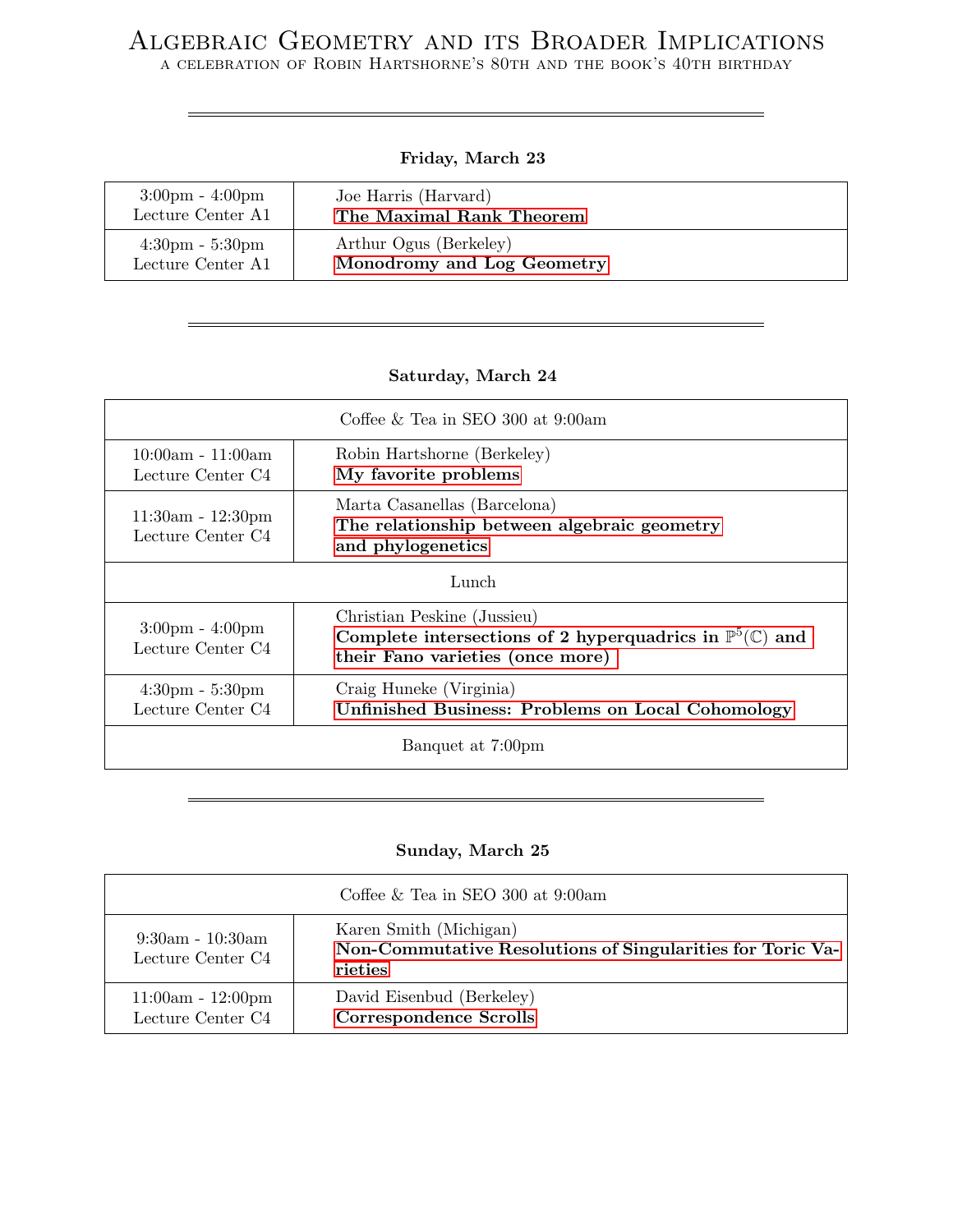Lectures are 60 minutes and take place in Lecture Center A1

### <span id="page-1-0"></span>Joe Harris (Harvard) - 3:00pm The Maximal Rank Theorem

The Brill-Noether theorem establishes a fundamental link between the classical notion of a curve in projective space, given as the zero locus of polynomials, and the (relatively) modern notion of an abstract curve. Specifically, it tells us when and how a given general abstract curve can be embedded in  $\mathbb{P}^r$ .

But that's just the opening line of the story: having embedded our abstract curve in projective space, we can ask about the geometry and algebra of the image. In particular, we ask what sort of polynomial equations define the image – what their degrees are, and how many of them there are. The Maximal Rank Conjecture, recently proved by Eric Larson, gives the answer to this question. In this talk, I'll describe the ideas leading up to this theorem, give an overview of the proof, and discuss the questions that follow.

### <span id="page-1-1"></span>Arthur Ogus (Berkeley) - 4:30pm Monodromy and Log Geometry

Log geometry was developed to study compactification and degeneration phenomena in algebraic and analytic geometry. It is fair to say that log schemes play the role of "algebraic manifolds with boundary." I will attempt to review the main concepts of log geometry and then to illustrate how they help us understand the topology of degenerations in the complex setting. For example, a proper semistable family over a disc gives rise to a smooth proper and saturated morphism  $X/S$  of log analytic spaces over the log disc. It turns out that the underlying germ of the map of topological spaces  $X_{\text{top}}/S_{\text{top}}$  can be recovered from the log fiber  $X_0/S_0$  of  $X/S$  over the log point. Furthermore, there are simple formulas for the  $d_2$  differentials and the action of the monodromy on the  $E_2$  terms of the "nearby cycles" spectral sequence, in terms of the combinatorics of the log structure on  $X_0/S_0$ . This is joint work with Piotr Achinger.

# Abstracts – Saturday, March 24

Lectures are 60 minutes and take place in Lecture Center C4

<span id="page-1-2"></span>Robin Hartshorne (Berkeley) - 10:00am My favorite problems

> I will talk about some problems I have worked on, some solved, some unsolved, together with comments on the life of a mathematician.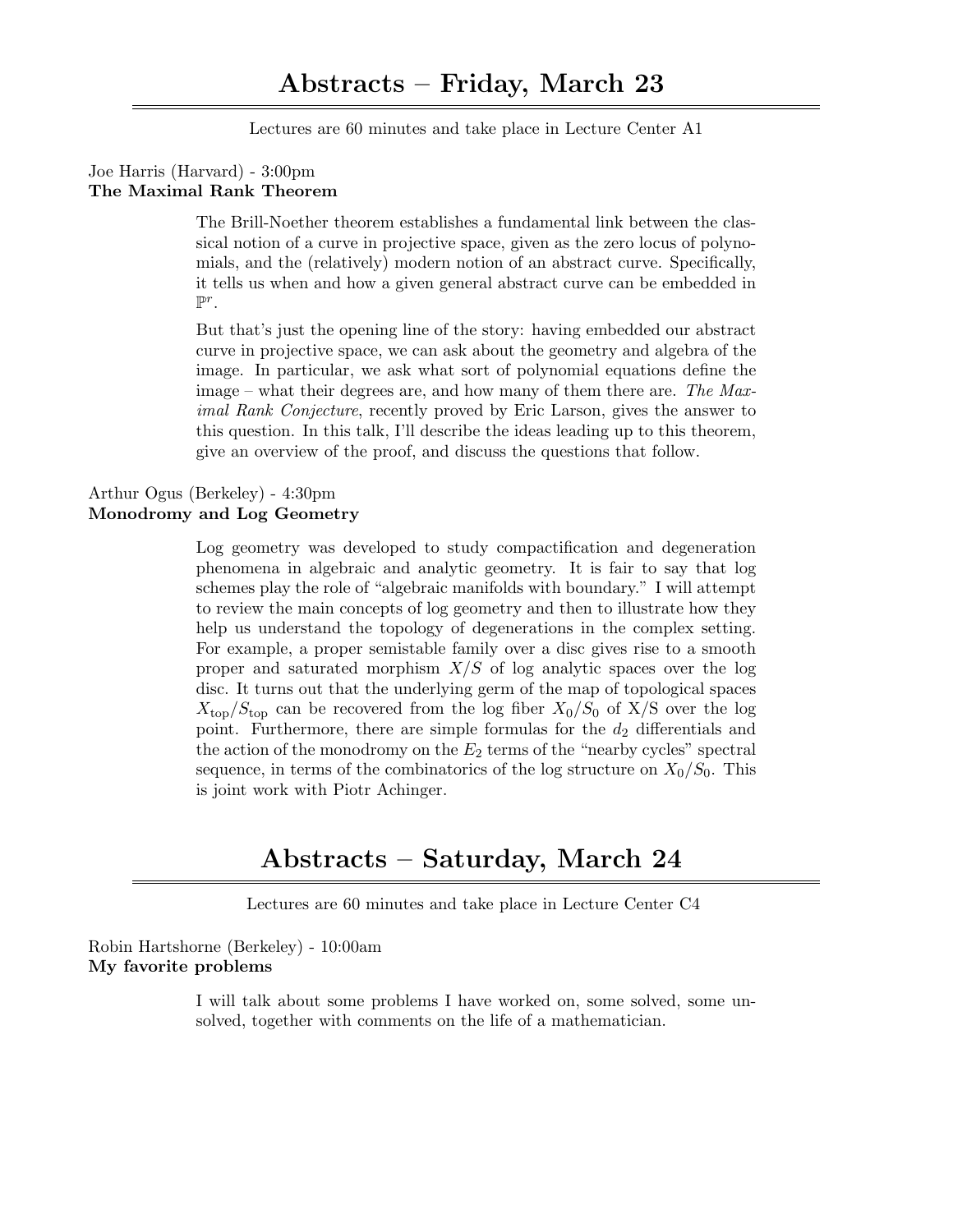Lectures are 60 minutes and take place in Lecture Center C4

### <span id="page-2-0"></span>Marta Casanellas (Barcelona) - 11:30am The relationship between algebraic geometry and phylogenetics

Many of the evolutionary models used in phylogenetics can be viewed as algebraic varieties. In this expository talk we will explain the main goals of phylogenetics, introduce evolutionary Markov models on trees, and show how algebraic varieties arise in this context. Moreover, we will see how an in-depth geometric study of these varieties leads to improvements on phylogenetic reconstruction methods. We shall illustrate these improvements by showing results on simulated and real data and by comparing them to widely used methods in phylogenetics.

# <span id="page-2-1"></span>Christian Peskine (Jussieu) - 3:00pm Complete intersections of 2 hyperquadrics in  $\mathbb{P}^5(\mathbb{C})$  and their Fano varieties (once more)

We return (once more) to the complete intersection of 2 hyperquadrics in  $\mathbb{P}^5$  and to its Fano variety of lines (embedded in  $G(1,5)$ ). Both have been widely studied, but we explore (once more) the splendid complexity of their geometry, via ramifications and tangencies, with a special interest for (the well known) configurations of  $2 \times 16$  lines and of  $2 \times 16$  (genus 2) curves. The central role of "virtual" hyperplane sections of the Fano variety, and in particular of the curve of "ramified lines", is explained. The "Plucker" and "virtual" decomposed hyperplane sections associated to one of the exceptional 96 lines are explored. They explain how to project linearly the Fano variety as a (2 : 1) cover of a 3-quadratic (resp. a Kummer, a Weddle) surface and as a  $(4:1)$  cover of a Del Pezzo surface.

In this construction we see several special linear systems of hypercubics and hyperquartics in the Plucker space. They allow us to describe explicitely the square endomorphism (degree 16) of the Fano variety and the induced covering of degree 32 of the Weddle surface.

This example is part of a work in progress (common with D. Avritzer and L. Koelblen) concerning "inner projections of intersections of hyperquadrics".

### <span id="page-2-2"></span>Craig Huneke (Virginia) - 4:30pm Unfinished Business: Problems on Local Cohomology

In the Fall of 1961, Grothendieck gave a seminar on the theory of local cohomology groups of sheaves on preschemes, with notes taken by Robin Hartshorne, and published in Springer's Lecture Notes in Mathematics in 1967. It may be the 40th anniversary of the "book", but it is about the 50th anniversary of these notes!

Local cohomology quickly became a powerful new tool. Papers by Hartshorne, Ogus, Speiser, Peskine and Szpiro in the late 1960s and early 1970s studied the vanishing of local cohomology and its structure.

In this talk we will present some of the unfinished business of understanding the structure of local cohomology. Research in the past few years by many authors have broadened our knowledge of this still active subject.